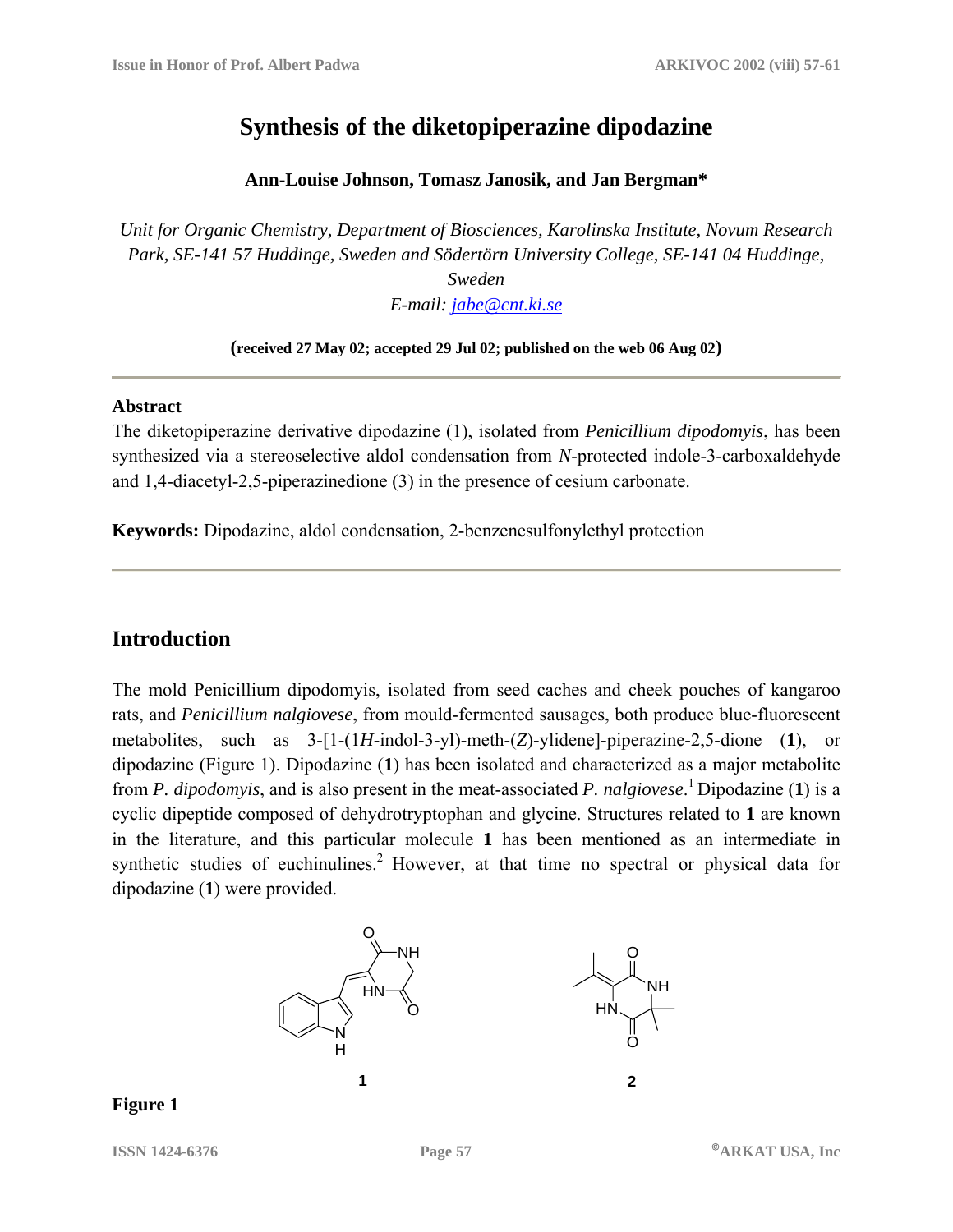Due to steric effects, 3-ylidenepiperazine-2,5-diones, like **2** (Figure 1), are usually more stable in the *Z*-configuration<sup>3</sup> and dipodazine  $(1)$  is not an exception, as the stereochemistry of the molecule was deduced as *Z*-, based upon spectral data.<sup>1</sup>

## **Results and Discussion**

Herein, we report a concise synthesis of dipodazine (**1**), which also confirms the structural assignment of the natural product. 3-Ylidenepiperazine-2,5-diones, *e.g.,* (**2**), can either be constructed from an open-chain dehydroamino acid precursor, or from a preformed diketopiperazine with subsequent introduction of the unsaturated side chain.<sup>3</sup> Since dehydrotryptophan is not readily available, the former method is of limited applicability in this particular case. Commonly used methods to introduce ylidene groups to diketopiperazines encompass Wittig type reactions,<sup>4</sup> or aldol condensations, usually performed in basic media<sup>5</sup> or in NaOAc–Ac<sub>2</sub>O.<sup>6</sup> The most straightforward synthetic route towards 1 would include an aldol condensation between an *N*-protected indole-3-carbaldehyde and the readily available partner 1,4-diacetyl-2,5-piperazinedione (**3**) 7 .

Condensation of **3** with  $(1$ -benzenesulfonyl)indole-3-carbaldehyde<sup>8</sup> (4) using cesium carbonate<sup>9</sup> as the base exclusively afforded the *Z*- form of **5** in 77% isolated yield. The *Z*configuration was deduced from a ROESY-experiment, which displayed a cross-peak indicating a NOE between the 2-hydrogen of the indole unit and the 4-hydrogen of the diketopiperazine. The anticipated loss of one acetyl group was also observed.<sup>5</sup> This concise synthesis was completed by removal of both protecting groups using ethanolic aqueous NaOH to give dipodazine (**1**). The spectral and physical data of synthetic dipodazine (**1**) were identical in all aspects to those reported for the natural product.<sup>1</sup>



**Scheme 1.** (a)  $Cs_2CO_3$ ,  $4\text{\AA}$  ms, DMF, rt, 18h. (b) NaOH, H<sub>2</sub>O/EtOH, reflux, 3h.

In an extension of this study, the potential use of the 2-benzenesulfonylethyl group for *N*protection was also evaluated, as it has been only rarely used for protection of indoles and only a few examples are reported in the literature.<sup>10,11</sup> To explore the features and applicability of this particular protecting group further,  $1-(2$ -benzensulfonylethyl)-1*H*-indole-3-carbaldehyde<sup>12</sup> (6)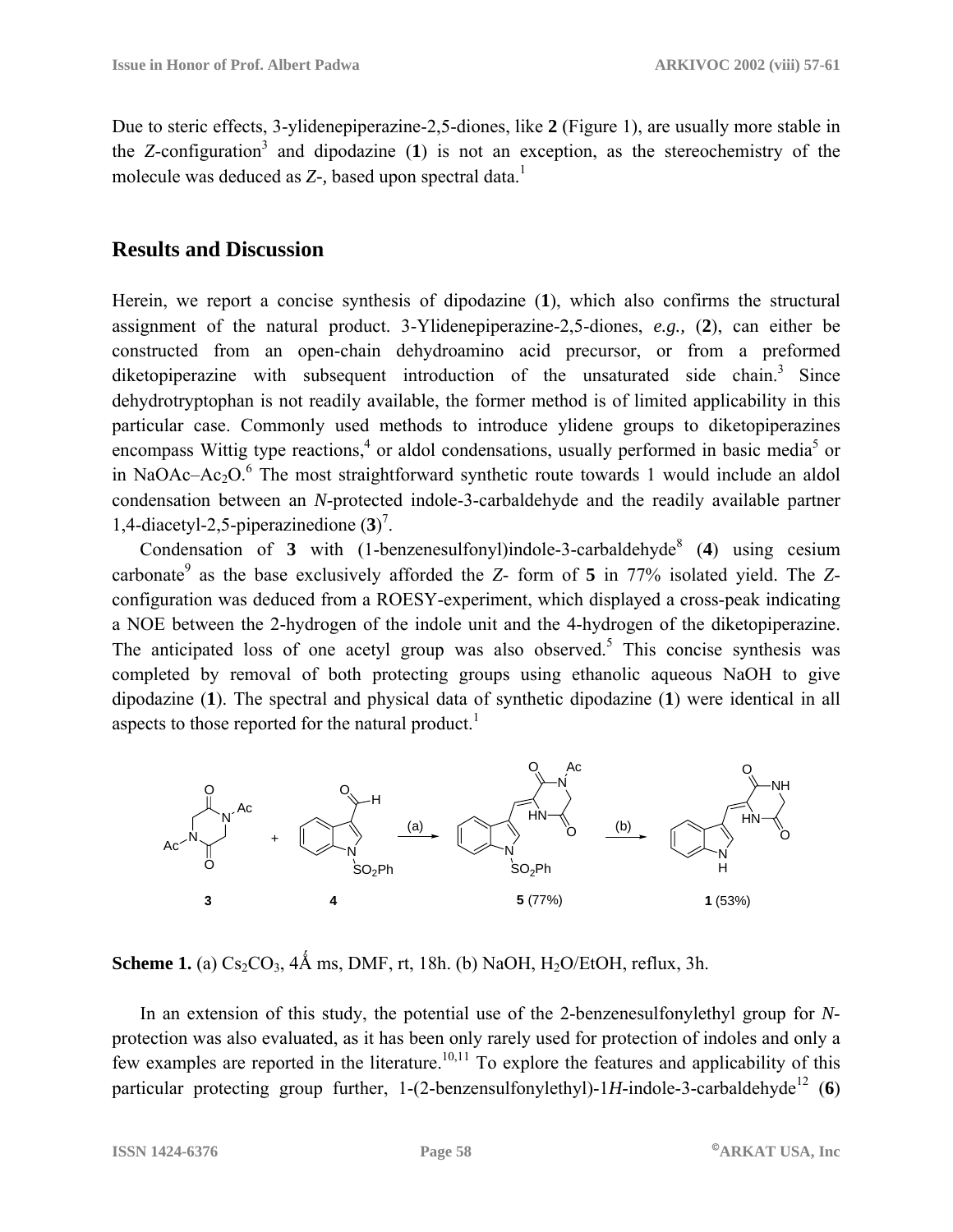was subjected to the above- mentioned aldol condensation with the diketopiperazine **3**, which gave the expected product **7**, although the yield was significantly lower than for the benzenesulfonyl analogue. Also in this case, only the *Z*-isomer was produced (Scheme 2). Deprotection of **7** proved to be difficult, as both methods reported in the literature, *i.e*., NaH- or t-BuOK in DMF, failed to produce the desired natural product **1**. The latter method did, in fact, prove to be unsuitable for systems like **7**, since t-BuOK cleaves the double bond at the same time as the 2-benzenesulfonylethyl group is removed, giving indole-3-carbaldehyde as the major product.



**Scheme 2.** (a) 2-Chloro-1-phenylsulfonylethane, Bu<sub>4</sub>NHSO<sub>4</sub>, KOH, CH<sub>2</sub>Cl<sub>2</sub>, rt, 3h. (b) Cs<sub>2</sub>CO<sub>3</sub>,  $4\text{\AA}$  ms, DMF, 24 h, rt.

## **Experimental Section**

**General Procedures.** NMR spectra were recorded at 300 MHz for  ${}^{1}H$ , and 75 MHz for  ${}^{13}C$ , respectively. Coupling constants are given in Hz. The IR spectra were acquired using a FT-IR instrument. Elemental analyses were performed by H. Kolbe Mikroanalytisches Laboratorium, Mülheim an der Ruhr, Germany. Melting points were determined on a capillary melting point apparatus or a Kofler hot stage and are uncorrected. All reagents were purchased from Aldrich or Lancaster and were used as received. All solvents were purified by distillation or were of analytical grade.

### **1-Acetyl-3-[1-(1-benzenesulfonyl-1***H***-indol-3-yl)meth-(***Z***)-ylidene]-piperazine-2,5-dione(5).**

Benzenesulfonyl-1H-indol-3-yl-carbaldehyde  $\frac{8}{4}$  (4) (570 mg, 2.0 mmol) and 1,4-piperazine-2,5dione (**3**) (792 mg, 4.0 mmol) were dissolved in dry DMF (5 mL) containing 4Å molecular sieves.  $Cs_2CO_3$  (717 mg, 2.2 mmol) was added to the solution and the reaction mixture was stirred at room temperature for 18 h. The molecular sieves were removed by filtration, and water (20 mL) was added to the filtrate. The resulting precipitate was collected and washed with water to afford 5 as a yellow solid (650 mg, 77%). Mp: 252.5–254.0°C. IR (KBr): 3488, 1715, 1682,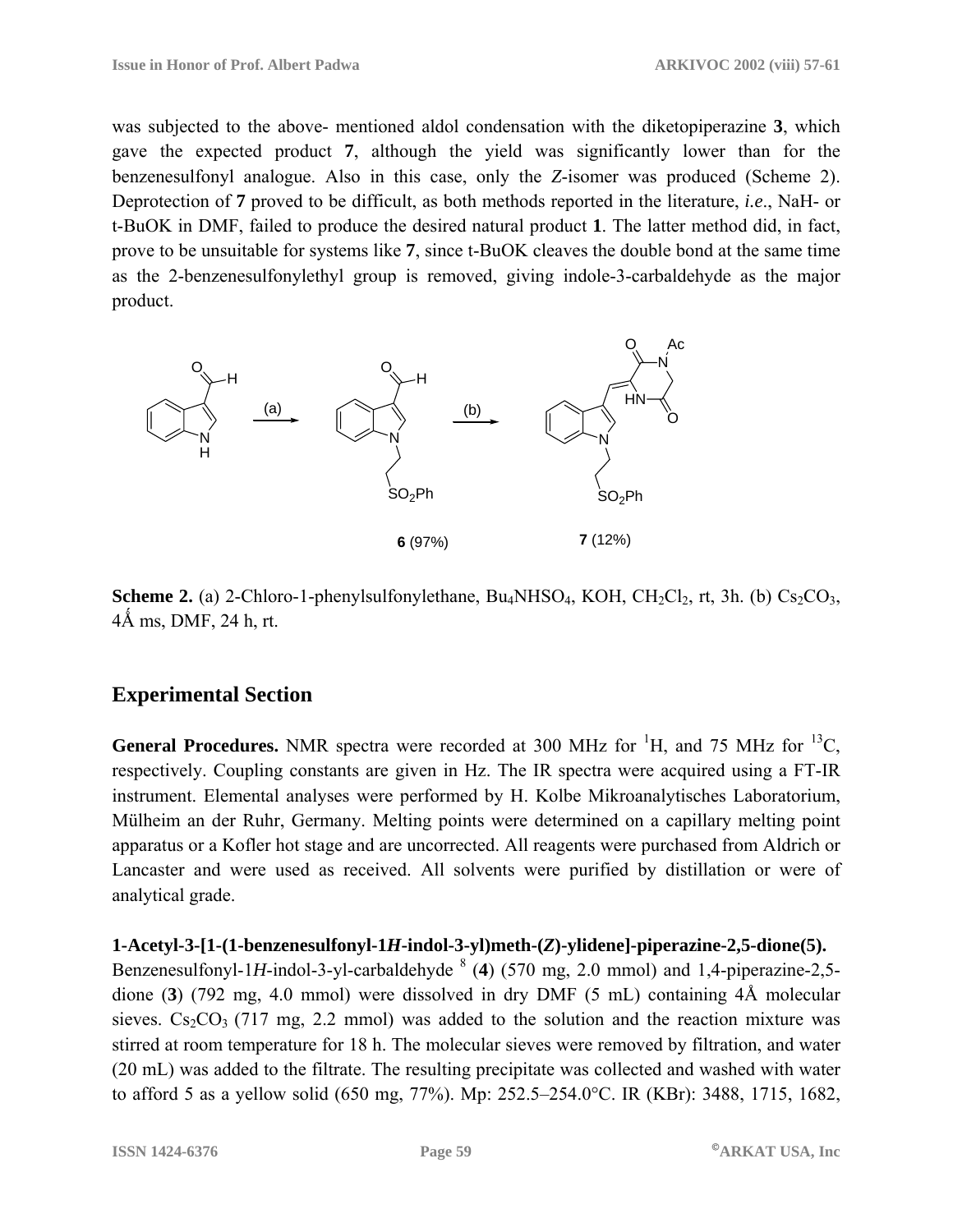1634, 1448, 1376, 1228, 1173, 1137, 1096, 980, 750, 726, 568 cm<sup>-1</sup>. <sup>1</sup>H-NMR (DMSO-d<sub>6</sub>) δ 10.56 (s, 1H), 8.45 (s, 1H), 8.12–8.09 (m, 2H), 7.95 (d, *J* = 8.2, 1H), 7.78–7.70 (m, 2H), 7.64– 7.59 (m, 2H), 7.44–7.32 (m, 2H), 7.10 (s, 1H), 4.41 (s, 2H), 2.52 (s, 3H). 13C-NMR (DMSO-d6) δ 171.8 (s), 164.4 (s), 161.3 (s), 136.7 (s), 134.9 (d), 133.5 (s), 129.9 (d), 129.6 (s), 127.2 (s), 127.0 (d), 126.7 (d), 125.5 (d), 124.0 (d), 119.7 (d), 114.3 (s), 113.1 (d), 108.2 (d), 45.7 (t), 26.7 (q). MS (ESI) m/z 424 (M+H)<sup>+</sup>. Anal. Calcd. for C<sub>21</sub>H<sub>17</sub>N<sub>3</sub>O<sub>5</sub>S: C, 59.57; H, 4.05; N 9.92. Found: C, 59.46; H, 4.04; N 10.03%.

**3-[1-(1***H***-indol-3-yl)-meth-(***Z***)-ylidene]-piperazine-2,5-dione, dipodazine (1).** Compound **5** (150 mg, 0.35 mmol) was dissolved in a mixture of  $H<sub>2</sub>O$  and EtOH (10 mL/10 mL) containing NaOH (238 mg, 5.95 mmol). The resulting solution was heated at reflux for 3 h, cooled on ice and thereafter acidified to pH $\sim$ 4 with AcOH. After evaporation of the EtOH, 5 mL of H<sub>2</sub>O was added. The precipitated yellow solid was collected to afford the title compound **1** (45 mg, 53%). Mp: ~285°C (dec.). IR (KBr): 3391, 3189, 3052, 1693, 1654, 1622, 1458, 1233, 741 cm<sup>-1</sup>. <sup>1</sup>H-NMR (DMSO-d<sub>6</sub>) δ 11.63 (s, 1H), 9.47 (s, 1H), 8.11 (s, 1H), 7.94 (d, J = 2.5, 1H), 7.65 (d, J = 7.6, 1H), 7.44 (d, J = 7.8, 1H), 7.20 (m, 2H), 7.01 (s, 1H), 4.01 (d, J = 1.7, 2H).

**1-(2-Benzenesulfonyl-ethyl)-1***H***-indole-3-carbaldehyde (6).** A mixture of 1H-indole-3 carbaldehyde  $(2.90 \text{ g}, 20 \text{ mmol})$ ,  $Bu_4NHSO_4$   $(0.68 \text{ g}, 2.0 \text{ mmol})$ , 2-chloro-1benzenesulfonylethane (4.92 g, 24 mmol) and aqueous KOH (50%, 30 mL) in CH<sub>2</sub>Cl<sub>2</sub> (100 mL) was vigorously stirred for 4.5 h at room temperature. The organic phase was separated from the mixture, dried over MgSO<sub>4</sub> and evaporated to afford a dark yellow oil. The crude product was subjected to gradient column chromatography starting with n-hexane/ethyl acetate (60:40) with increasing amounts of ethyl acetate to yield the title compound **6** (6.08 g, 97%) as a beige solid. Mp: 128–129°C. IR (KBr): 1655, 1536, 1466, 1402, 1304, 1136, 756, 685, 536 cm<sup>-1</sup>. <sup>1</sup>H-NMR (DMSO-d6) δ 9.82 (s, 1H), 8.19 (s, 1H), 8.04–8.02 (m, 1H), 7.80–7.77 (m, 2H), 7.68–7.63 (m, 1H), 7.54–7.54 (m, 3H), 7.31–7.23 (m, 2H), 4.66 (t, J=6.5, 2H), 4.05 (t, J = 6.5, 2H). <sup>13</sup>C-NMR  $(DMSO-d<sub>6</sub>)$  δ 184.5 (d), 140.3 (d), 138.7 (s), 136.6 (s), 133.8 (d), 129.2 (d), 127.3 (d), 124.5 (s), 123.6 (d), 122.5 (d), 121.0 (d), 117.4 (s), 110.8 (d), 53.5 (t), 40.3 (t). MS (ESI)  $m/z$  314 (M+H)<sup>+</sup>. Anal. Calcd. for C<sub>17</sub>H<sub>15</sub>NO<sub>3</sub>S: C, 65.16; H, 4.82; N 4.47. Found: C, 64.97; H, 4.75; N 4.36%.

**1-Acetyl-3-[1-[1-(2-benzenesulfonyl-ethyl)-1***H***-indol-3-yl]-meth-(***Z***)-ylidene]-piperazine-2,5 dione (7).** 1-(2-Benzenesulfonyl-ethyl)-1H-indole-3-carbaldehyde (**6**) (1.06 g, 3.39 mmol) and 1,4-piperazine-2,5-dione (**3**) (1.34 mg, 6.78 mmol) were dissolved in 5 mL of dry DMF together with  $4\text{\AA}$  molecular sieves.  $Cs_2CO_3$  (1.21 g, 3.73 mmol) was added to the solution and the reaction mixture was stirred at room temperature for 18 h. The molecular sieves were filtered off and  $H_2O$  (15 mL) was added to the residue. The mixture was extracted with CH2Cl2 ( $3\times30$  mL) and the combined organic phases were washed with  $H_2O$  (20 mL), brine (20 mL), dried over MgSO4 and finally evaporated. The resulting brown, oily residue was treated with MeOH and **7** was collected by filtration as a yellow solid. Yield: 185 mg (12%). Mp: 230.0–232.0°C. IR (KBr): 1684, 1625, 1439, 1364, 1255, 1212, 1139, 736 cm<sup>-1</sup>. <sup>1</sup>H-NMR (DMSO-d<sub>6</sub>)  $\delta$  9.71 (s, 1H), 8.01 (s, 1H), 7.83–7.81 (m, 2H), 7.70–7.64 (m, 2H), 7.54–7.49 (m, 2H), 7.40 (d, J = 8.1, 1H), 7.26–7.13 (m, 3H), 4.60 (t, J = 6.7, 2H), 4.39 (s, 2H), 4.04 (t, J = 6.7, 2H), 2.51 (s, 3H). <sup>13</sup>C-